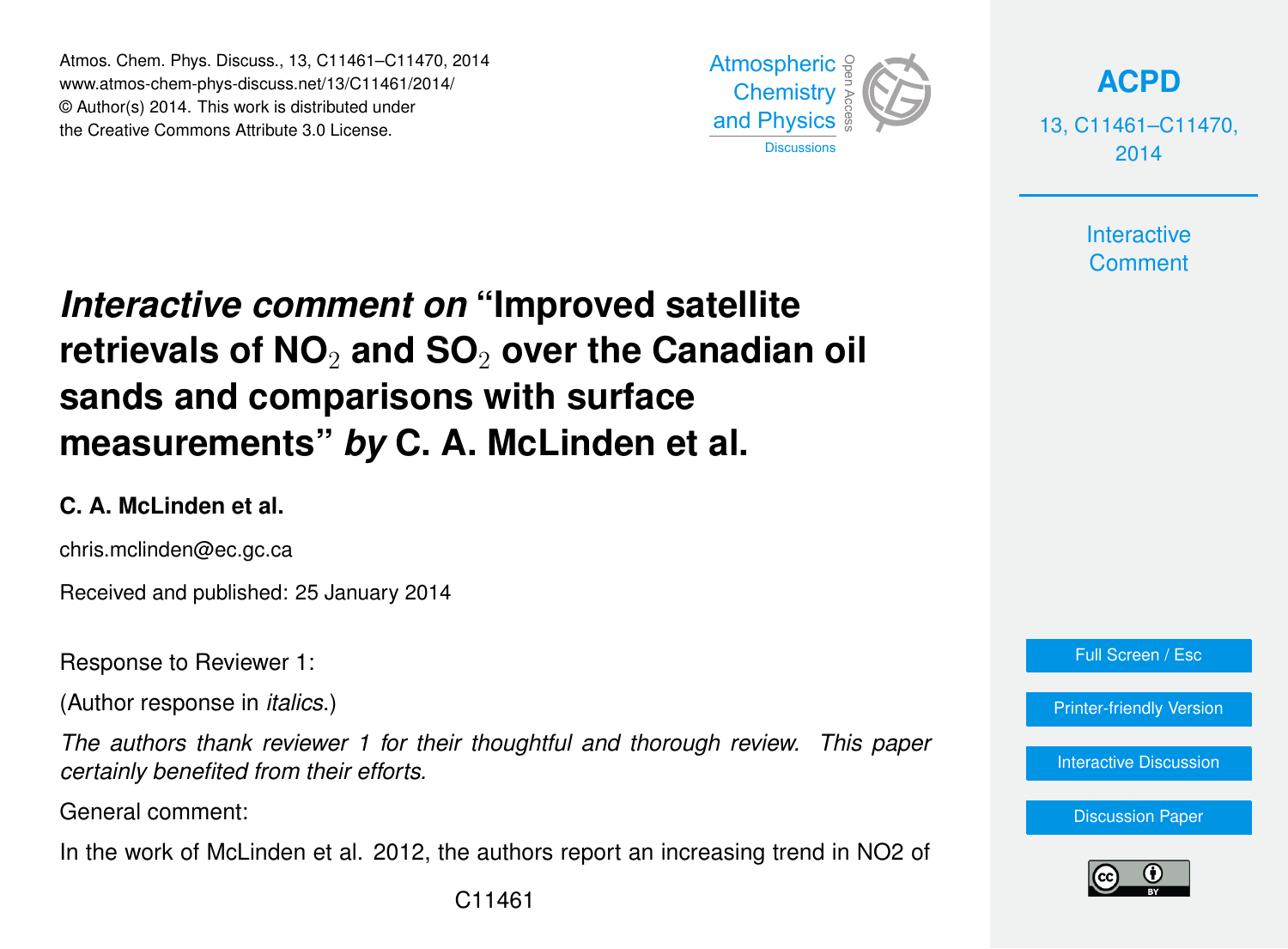10.4 %/year resulting from local increases and enhancements in spatial extent. The present work focuses on calculating accurate AMFs in order to satisfactorily derive realistic NO2 VCDs for the same area, but then does not address how this improvement impacts the trend that was observed using the currently available products. This is an obvious extension of the work that would not require a large amount of space. Could the authors report on this? Or at least address why they have decided not to report annual trends from this new product?

*As the reviewer points out, an obvious extension of this work is to use this new data product to re-evaluate the trends in NO2 and update what was reported in McLinden et al. (2012). However, wanting to focus on correcting algorithmic issues and also to demonstrate that the corrections were appropriate, we feel adding in the issue of trends and properly addressing the uncertainties that go along with trends would be too much for this paper. (As is currently stands the paper is nearly 15,000 words, 4 tables and 12 figures!)*

While the constant 2006 emissions that are assumed in the model for this new product may pose a problem (and the authors estimate it could result in AMF errors up to 6%), how does this uncertainty compare with the newly calculated trend?

*The 6% is a sensitivity study and would only be appropriate if the concentrations in the PBL did double over the length of the OMI time series, or between 2006 and 2011, depending on how one viewed it. So the 6% decrease in AMF could also be estimated at about a 1%/year decrease in AMF, which amounts to a 1%/year in VCD. Neglecting this effect (assuming it is appropriate) would mean the trend is underestimated by 1%/year. We have added the following sentence here: " In the evaluation of the trend, an unaccounted 6% decrease in AMF over the OMI mission, say 2005 to 2011 or 6 years, would be equivalent to about a 1%/year decrease in AMF. This would amount to an underestimate of the trend in VCD by about 1%/year."*

Could the significance of the trend be much larger than the contribution of this error?

## **[ACPD](http://www.atmos-chem-phys-discuss.net)**

13, C11461–C11470, 2014

> **Interactive Comment**



[Printer-friendly Version](http://www.atmos-chem-phys-discuss.net/13/C11461/2014/acpd-13-C11461-2014-print.pdf)

[Interactive Discussion](http://www.atmos-chem-phys-discuss.net/13/21609/2013/acpd-13-21609-2013-discussion.html)

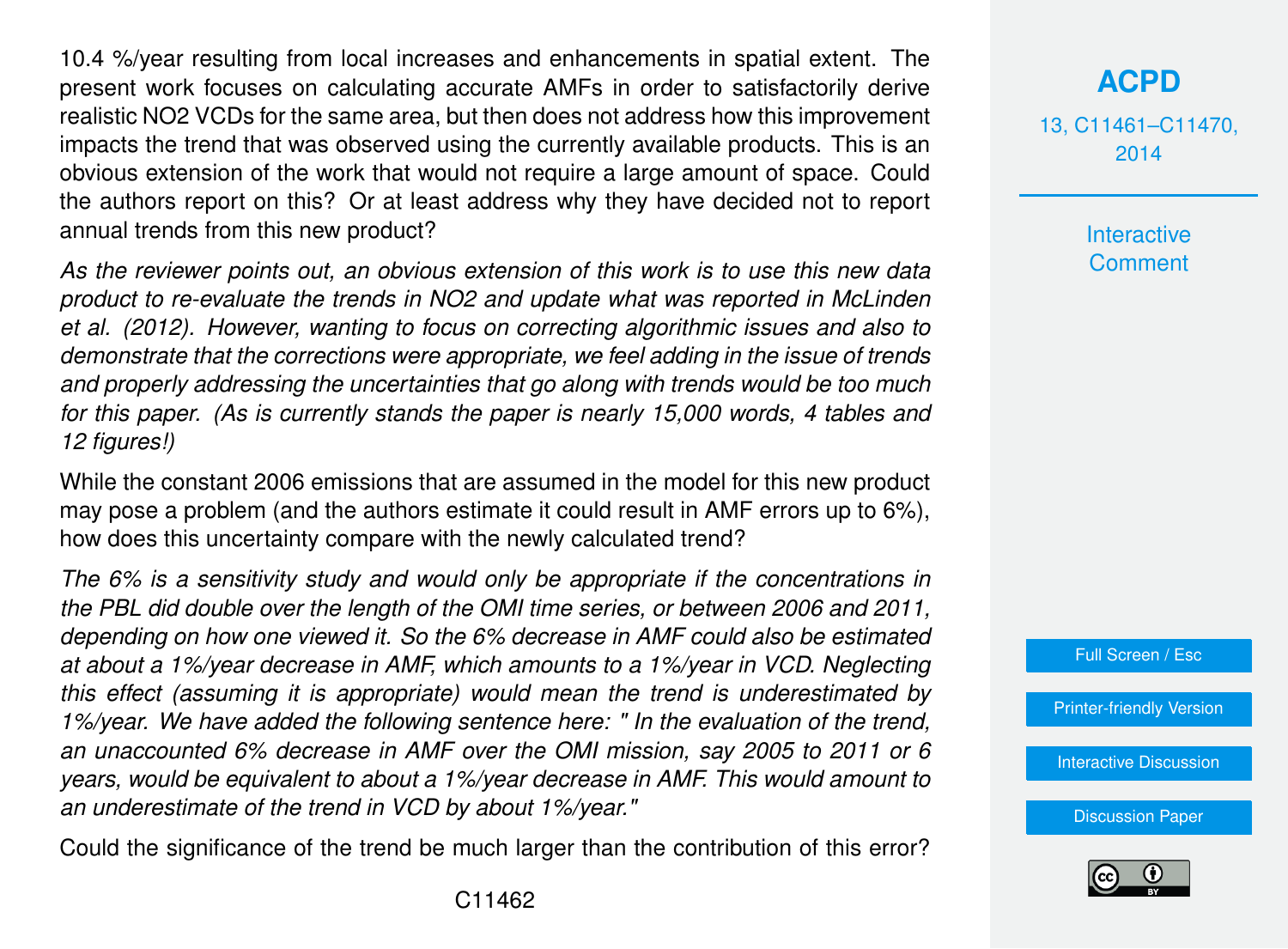The readers have no sense of whether indeed it is important or not in this context. It would be nice to know whether the trend was reproduced (attenuated, accentuated, or not at all?) in the new satellite-derived tropospheric VCDs. My sense is that this manuscript is not too long to exclude such an addition.

*While we have not as yet finalized the updated trend, it will not vary much from the original number and the 1%/year would be a relatively minor correction (or a 1%/year addition to the uncertainty budget, depending on how best to utilize this value).*

Comments on the error budget:

In Section 4.1, the authors state that the "primary goal" of this work was to address systematic errors in the current data products. While the sum total of these systematic errors seems to have been addressed (we see for example the ratio of the new "EC AMF" to DOMINO AMF in Figure 6), the authors do not specifically break down how replacing particular inputs of the current data products contributed to reducing the systematic error. It would have been nice, and in my opinion most useful to future investigators, to report how much of the improvement in the new product could be explained by, for example, a higher resolution absorber profile alone. How much did the other improvements (surface reflectivity, more correct treatment of snow, topography) contribute individually? The results of such an analysis might be different from previous work addressing these issues at other locations, given the unique latitude, land cover changes, snow cover, and emission patterns of this particular region. Considering their stated "primary goal", can the authors speak to this at all?

*Yes, this is a good point, although only relevant for NO2 as the original SO2 AMF was a constant. We performed some additional sensitivity studies to address this issue. The key changes were (i) using profiles from a high resolution model based on recent emissions instead of a coarse resolution model using outdated emissions and (ii) use of a higher resolution, annually varying surface albedo instead of an annually invariant, low resolution albedo. Disentangling the higher model resolution aspect from the updated* **[ACPD](http://www.atmos-chem-phys-discuss.net)**

13, C11461–C11470, 2014

> Interactive **Comment**

Full Screen / Esc

[Printer-friendly Version](http://www.atmos-chem-phys-discuss.net/13/C11461/2014/acpd-13-C11461-2014-print.pdf)

[Interactive Discussion](http://www.atmos-chem-phys-discuss.net/13/21609/2013/acpd-13-21609-2013-discussion.html)

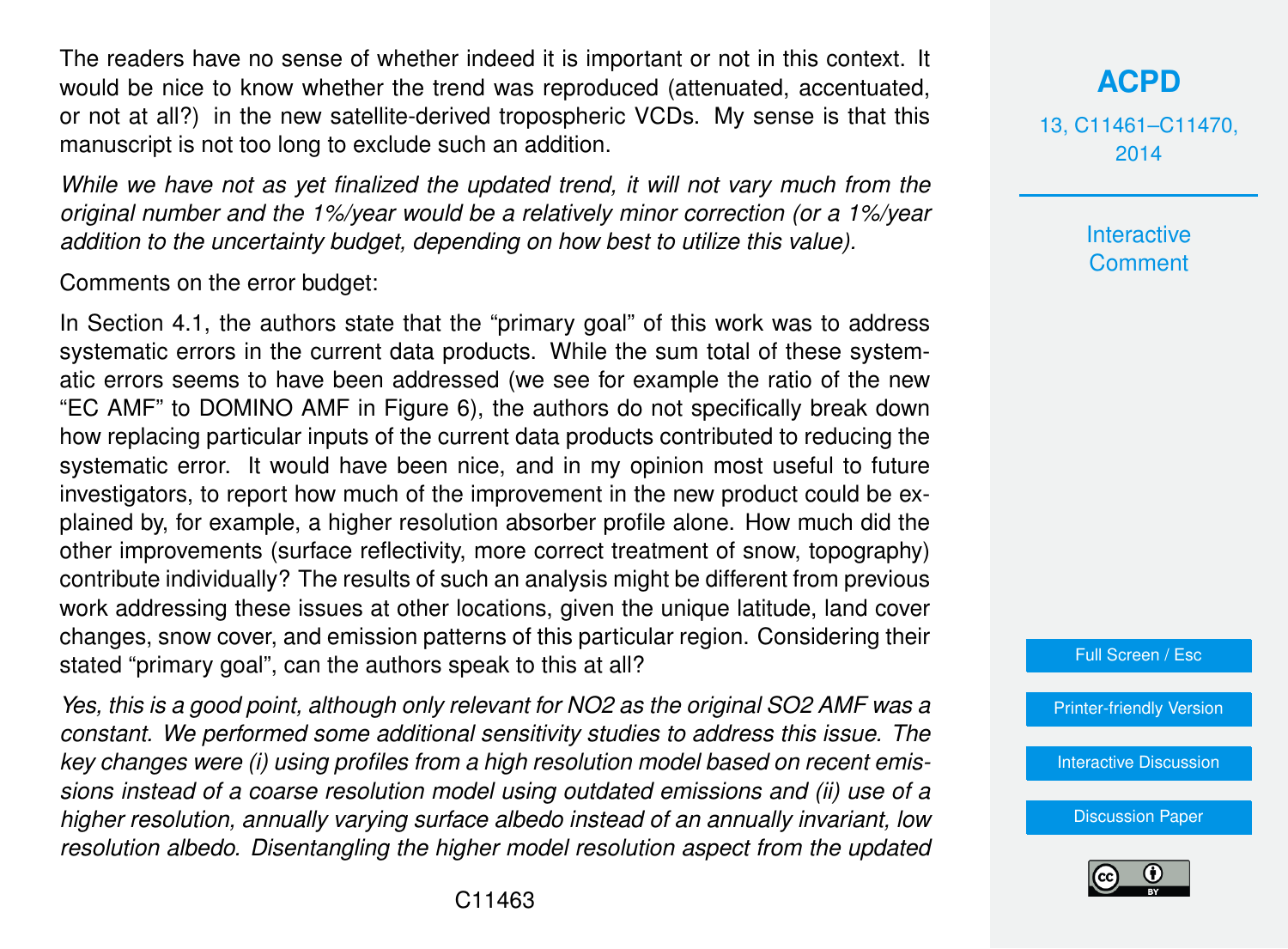*emissions was not straightforward and so those two aspects were assessed together.*

*In the interest of space, we felt it reasonable to describe the more important aspects of this study without a detailed analysis or introducing new figures or tables. We added an additional paragraph describing this analysis and a summary of the important numbers.*

Also along the lines of the error budget, I would ask the authors to defend explicitly their choice of ranges in calculating error in the EC AMFs. In Table 3, column 3 the authors state the "parameter uncertainty" in cloud fraction, cloud pressure, albedo, surface pressure, and column ozone, but it is not obvious why these particular ranges were chosen. I would prefer to see the reasoning behind these choices in the manuscript, particularly if there should be references to other work (for example, is there a reference that states the surface albedo derived from MODIS is 0.02?). Without this reasoning, the error budget has little meaning.

*Of the random error terms, the cloud fraction and cloud pressure are taken from the OMI cloud retrieval algorithm paper - the reference is now provided in the table. The column ozone value of 20 DU (about 5%) is from a validation study for the OMI-TOMS data product. Profiles shape was discussed above. Surface pressure uncertainty was derived from the variability from the forecast model over the course of one month, and albedo is based on results from a validation study. Footnotes were added to Table 3 with this addition information and, where necessary, additional references were added. The systematic terms are from sensitivity studies and hence more speculative. The reasoning for these is given in the text and, in any event, are not used incorporated into the total uncertainty as they are more speculative.*

Touching on my question in the paragraph above, is it possible that these errors could represent the difference between the the inputs used in the currently available retrieval products and the inputs used for this new EC AMF? If not, this doesn't seem to address the "primary goal" of the work unless I have misunderstood their meaning.

13, C11461–C11470, 2014

> **Interactive Comment**



[Printer-friendly Version](http://www.atmos-chem-phys-discuss.net/13/C11461/2014/acpd-13-C11461-2014-print.pdf)

[Interactive Discussion](http://www.atmos-chem-phys-discuss.net/13/21609/2013/acpd-13-21609-2013-discussion.html)

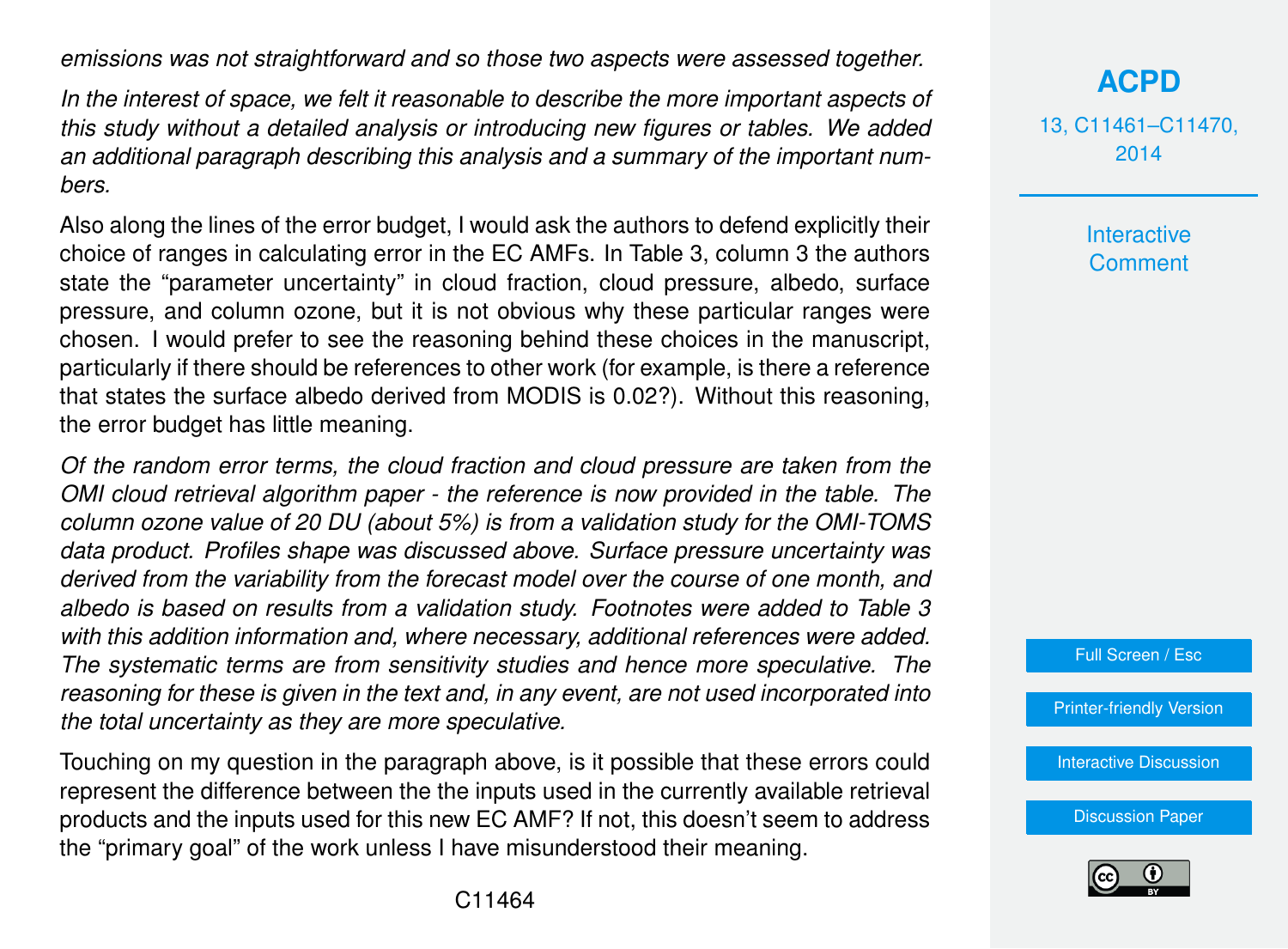*We interpreted this question as - are the differences in inputs between what are used now and what the standard algorithm uses within their uncertainties? In short: perhaps, but the answer is not that straightforward. In general, error in the input information will be some combination of random or systematic. The key improvement in the input information used here - spatial resolution that is better than the OMI measurements - means a sizable component of the systematic error will be reduced. Likewise, accounting for the temporal evolution will help as well. In this sense this does address our primary goal.*

The only choice of "parameter uncertainty" that is explained clearly is the profile shape, where the authors evaluate the uncertainty by recalculating the AMFs using profiles from GEOS-Chem. In this case, my sense is that the error is not properly addressed whatsoever. Profile shape in the GEM-MACH model may or may not be represented realistically in the same way that profile shape in GEOS-Chem may or may not be– so the error could be largely underestimated depending on how similar the modeled processes are.

*This is a fair statement, and both sources of profiles could be completely wrong at times. In that sense this is more of a sensitivity study. However, we have used the GEOS-CHEM profiles for this purpose as they have been used extensively for the calculation of AMFs for several data products and have been compared extensively to aircraft-derived profiles. Thus, we feel, they are reasonable overall, and reference(s) has been added to studies which demonstrate this. While in some ways this is not that satisfying an answer, given all the variables involved, the bottom line is that this is best we can do is to estimate this uncertainty.*

Could the authors take time in the manuscript to elaborate on the model processes that will affect vertical profile in each model. (Would a comparison between models represent a reasonable range that encompasses true profile shapes in order to calculate this uncertainty?)

## **[ACPD](http://www.atmos-chem-phys-discuss.net)**

13, C11461–C11470, 2014

> Interactive **Comment**

Full Screen / Esc

[Printer-friendly Version](http://www.atmos-chem-phys-discuss.net/13/C11461/2014/acpd-13-C11461-2014-print.pdf)

[Interactive Discussion](http://www.atmos-chem-phys-discuss.net/13/21609/2013/acpd-13-21609-2013-discussion.html)

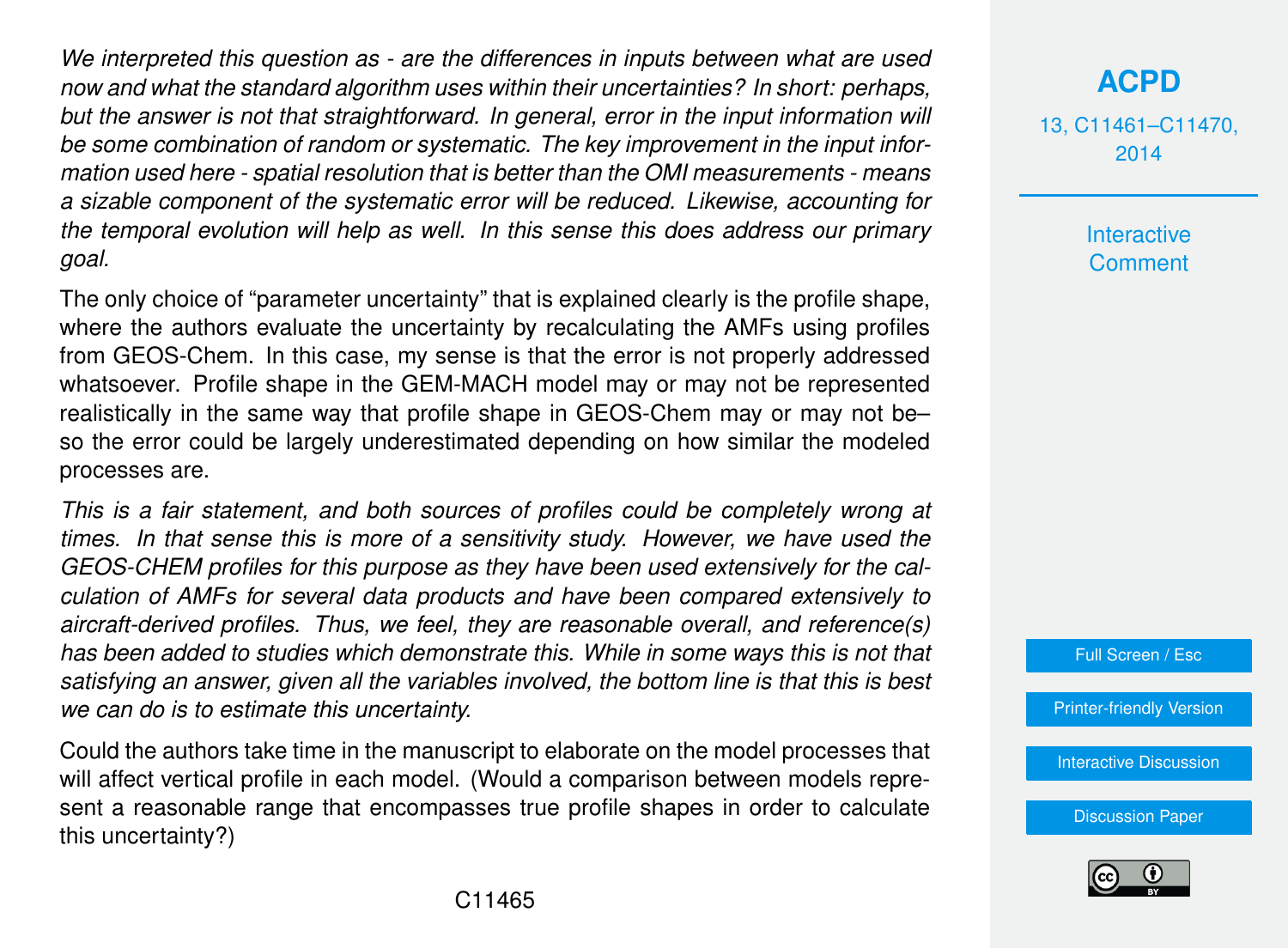*We believe that a discussion on the model processes is beyond the scope of this paper, although we have highlighted references in the paper for the interested reader. Again, we suggest that the GEOS-CHEM model is as good as any in simulated the profile shape, and so differences with it, we believe, represent a reasonable method for quantify the uncertainty.*

Comments on the comparison with surface observations:

The wind-sector averaging prior to calculating a GB observation average is an interesting attempt to get around the problem of pixel-vs-point measurements. Some previous work has calculated a wider temporal average in ground-based observations hoping to represent spatial variability in the temporal. Is the pre- wind-sector averaging approach used here an original approach to this particular problem?

*We are not sure. To our knowledge this is first time it has been used (at least for this application).*

Or are there precedent examples (if so, it would be nice to see references).

*We are not aware of any references.*

Unless I am misunderstanding the authors, the 2-d Gaussian distribution estimate is another interesting approach to what is essentially the same problem (pixel-vs-point). Why have the authors chosen to use both approaches at once instead of comparing the two? There needs to be some further clarification as to how the two approaches address different problems, in order to justify using both.

*The wind-sector averaging was used to better capture the average vmr in the vicinity of the ground station (instead of simply the upwind direction), and in that respect it does not necessarily even involve the satellite resolution issue. The Gaussian was meant to help estimate the effect of the OMI pixel size / relate the area measurement to a point. In other words, each is aimed at correcting a different measurement in order to make their intercomparison "fairer". There are specific circumstances (for example, when the*

## **[ACPD](http://www.atmos-chem-phys-discuss.net)**

13, C11461–C11470, 2014

> **Interactive Comment**



[Printer-friendly Version](http://www.atmos-chem-phys-discuss.net/13/C11461/2014/acpd-13-C11461-2014-print.pdf)

[Interactive Discussion](http://www.atmos-chem-phys-discuss.net/13/21609/2013/acpd-13-21609-2013-discussion.html)

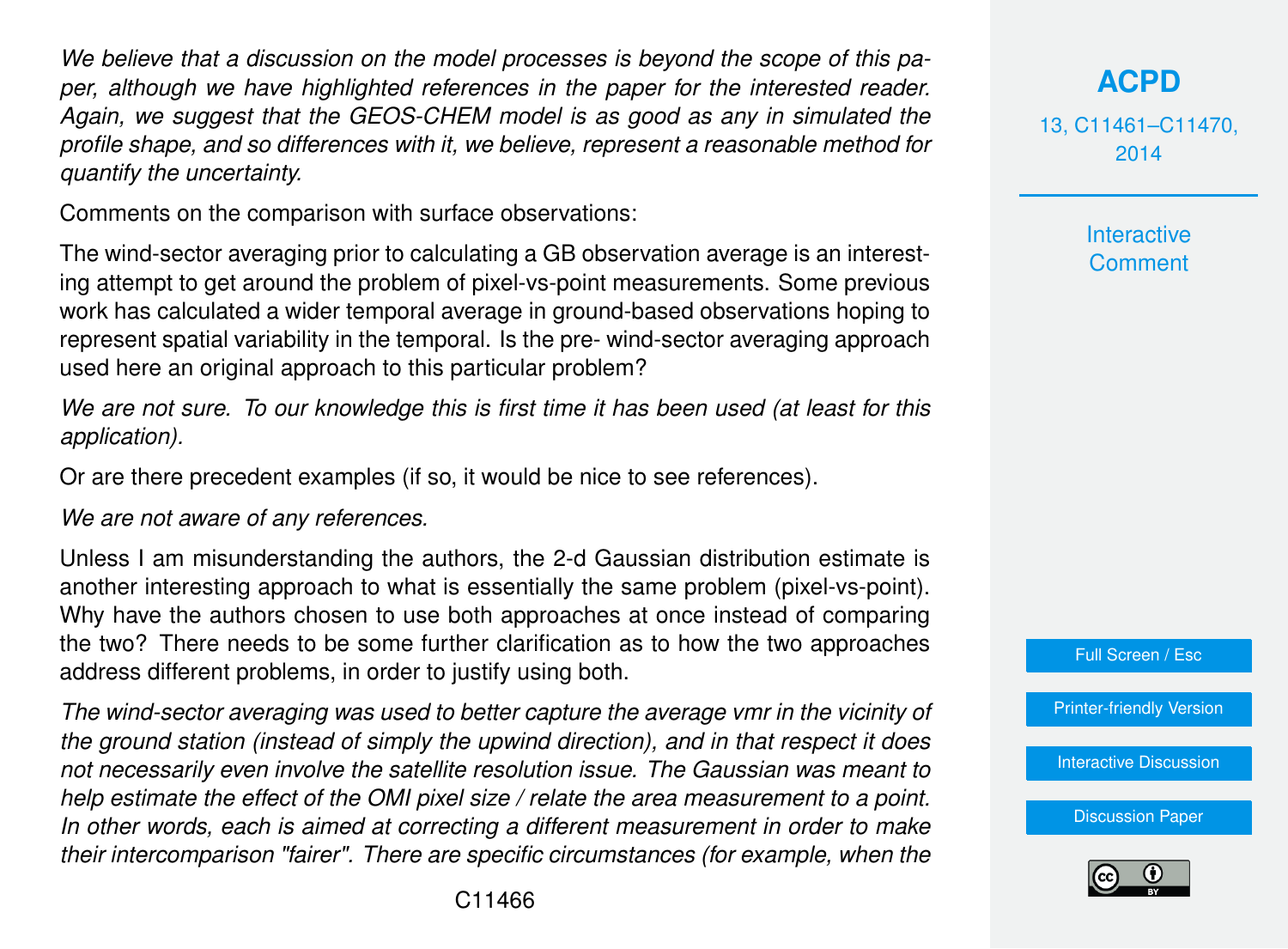*station is right at the edge of an OMI pixel), where it might be better not to perform the wind sector averaging. Likewise, high winds will distort the Gaussian and make it less appropriate to use. The bottom line is that on average we believe this approach is justified.*

The error estimate for the molybdenum-converter based ground instruments ("CF") is based on half the difference between the means of the CF calculated by both GEM-MACH and GEOS-Chem (supplementary material). I would ask that the standard deviation of the CF from each model at overpass time also be included in the supplementary material, to give the interested readers an estimate of the possible range this factor takes on at each location (i.e. by how much are the individual observations are being transformed). The difference of the average CF between the two models gives us no indication of the range of CF values applied at each site.

*This has been added, as requested, to the supplemental material.*

Finally, the authors chose to address the potential "clear-sky bias" in the OMI measurements by cloud-screening data from GEM-MACH. Could the authors state more clearly how cloud-screening was applied to model data? How are clouds diagnosed in the meteorology of the model (all we are told is that GEM is the Canadian weather forecast model)? Is this then related directly to a cloud-fraction as would be seen by OMI?

*Clouds in GEM-MACH are obtained from 4 different condensation schemes representing different phenomena. Belair et al. (Mon Weather Rev., v133, p1938, 2005) provides a description and evaluation of them. Essentially the 4 schemes produce the clouds associated with (1) the low-level stratocumulus clouds found ahead of synoptic systems (2) the shallow/intermediate cumulus clouds found in their rear portion; (3) the deep convection clouds; and (4) the non-convective clouds. The last two results from very well-known algorithms: Kain Fritsch and Sundqvist respectively. The first two are from less-known schemes: MoisTKE, and Kuo Transient; and those two are described*

#### **[ACPD](http://www.atmos-chem-phys-discuss.net)**

13, C11461–C11470, 2014

> **Interactive Comment**



[Printer-friendly Version](http://www.atmos-chem-phys-discuss.net/13/C11461/2014/acpd-13-C11461-2014-print.pdf)

[Interactive Discussion](http://www.atmos-chem-phys-discuss.net/13/21609/2013/acpd-13-21609-2013-discussion.html)

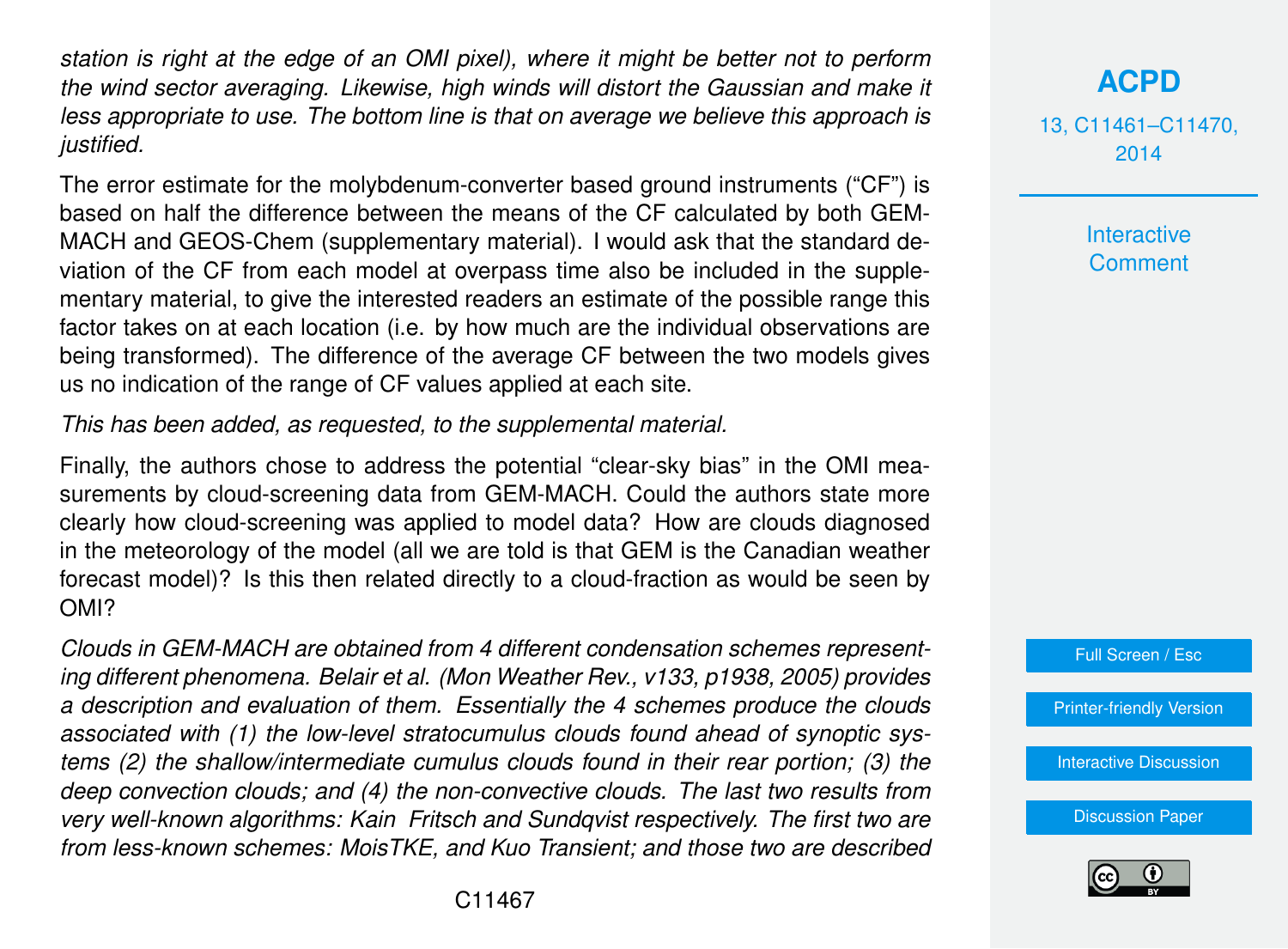*in the paper above. We added this reference to the description of the GEM-MACH model (section 2.3)*

*The model quantity used is the total column cloud fraction over all cloud types (this statement was added to the paper). This should be comparable with the effective (geometric) cloud fraction.*

If a model-data screening approach is to be used (instead of sampling the ground data), it would also be good to know how likely it is to reproduce the same "bias" when the model is randomly sampled. Given this discussion, I ask that the authors also state what fraction of data-days in this region was actually removed using radiative cloud fraction of 0.2.

*This is a good question, but unfortunately the WBEA ground stations do not measure clouds or cloud cover (they measure solar radiation, but it is not straightforward to convert this). However, along these same lines, we investigated the distribution of cloud cover in the model and compared it with OMI, which we believe is more informative.*

*The GEM-MACH cloud fraction distribution is reasonably comparable to the OMI (peak at cloud fraction of zero and general decrease thereafter), with the exception that the GEM-MACH has a secondary peak for cloud fraction of 1, which OMI does not. In terms of fraction of days with clear skies, OMI has about 45%, and GEM-MACH about 35%. Increasing the GEM-MACH cloud threshold so that 45% of measurements are considered cloud-free, for consistency with OMI, leads to no appreciable differences in the results.*

The above paragraph has been added to the paper.

Minor/technical comments:

-Abstract: May I suggest the authors state in the abstract the time period for which this study is performed (2005-2011)

*Yes, this was added.*

**[ACPD](http://www.atmos-chem-phys-discuss.net)**

13, C11461–C11470, 2014

> **Interactive Comment**

Full Screen / Esc

[Printer-friendly Version](http://www.atmos-chem-phys-discuss.net/13/C11461/2014/acpd-13-C11461-2014-print.pdf)

[Interactive Discussion](http://www.atmos-chem-phys-discuss.net/13/21609/2013/acpd-13-21609-2013-discussion.html)

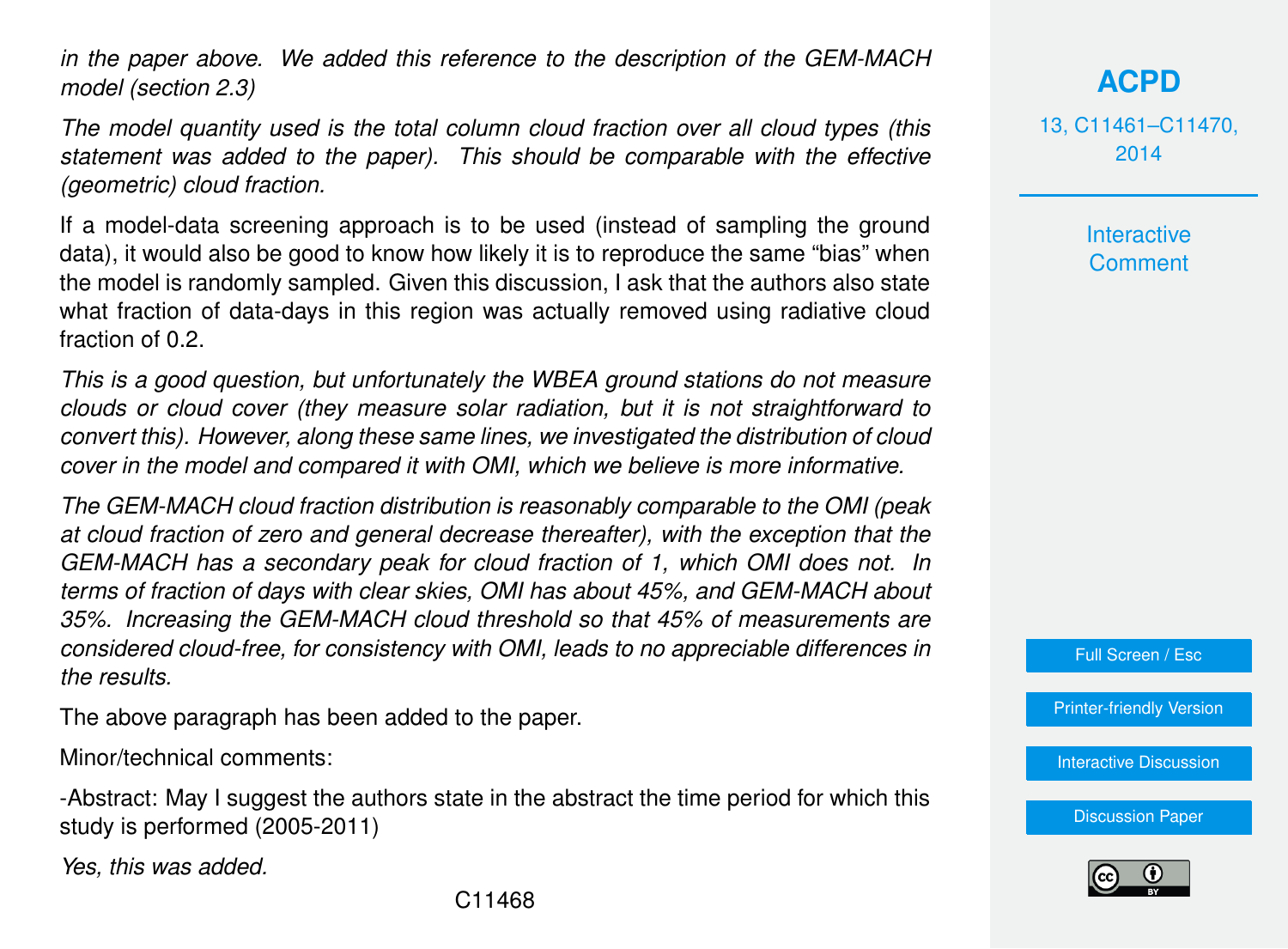-p.21614, line 11: Citation of Nowlan et al. (2011) is missing in the bibliography

*This reference was added.*

-p.21616, line 12: Citation of Kelly et al. (2012) is missing in the bibliography

*This reference was added.*

-Table 1: Shouldn't the NO2 profile also be considered in this table, where the "node" values are months?

*No, this table refers to the independent variables used to directly compute the air mass factors. So the profiles change monthly (and spatially), but this is accounted already as in the 'altitude' dependence.*

-Figure 1 Caption: Remove "the" in "Map of the Canada showing..."

*Corrected.*

-Figures 3 and/or 5: Just a suggestion, but a representation of the typical OMI pixel size on these figures could make a nice addition to further justify the higher resolution data

#### *This was done as suggested.*

-Figure 7 Caption: The second last sentence was cut off: "These data have been averaged in the."

*The caption was corrected. This fragment was deleted.*

General comment on the equations and symbols:

I find the authors inconsistent or at least unclear in their representations of "M", "S", and "V". On page 21619, lines 4-5, the symbol "M" is defined generally as the ratio of the SCD (S) to the VCD (V) so that  $M = S/V$  (as repeated in Equation 2). However, for Equation 1, the same symbol "M" is strictly redefined as the 'tropospheric' air mass factor, so that  $Vt = St/M$ . If not exactly inconsistent, it is at least confusing and this

## **[ACPD](http://www.atmos-chem-phys-discuss.net)**

13, C11461–C11470, 2014

> **Interactive Comment**

Full Screen / Esc

[Printer-friendly Version](http://www.atmos-chem-phys-discuss.net/13/C11461/2014/acpd-13-C11461-2014-print.pdf)

[Interactive Discussion](http://www.atmos-chem-phys-discuss.net/13/21609/2013/acpd-13-21609-2013-discussion.html)